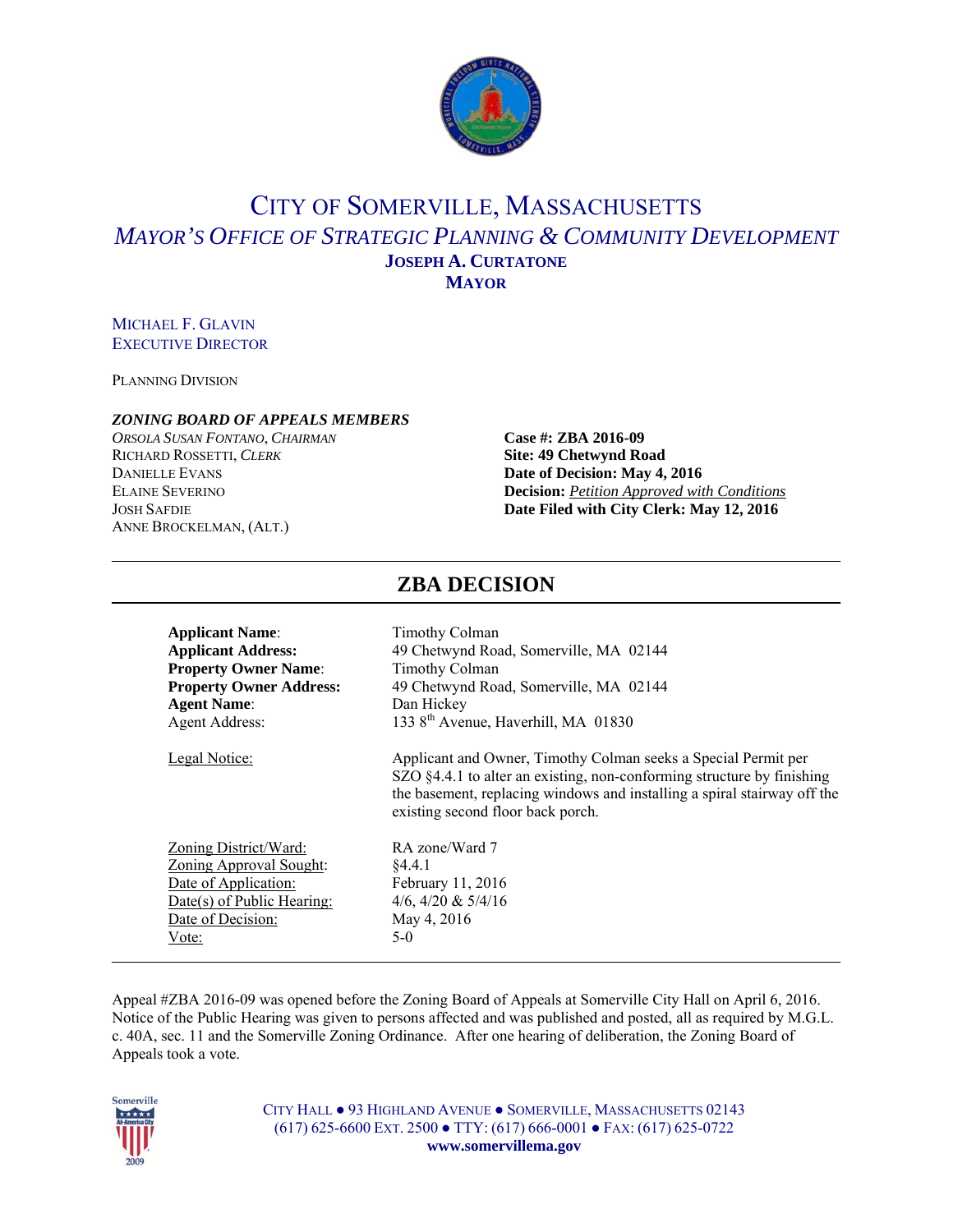#### **DESCRIPTION:**

The proposal is to finish a portion of the basement to include a family/media room, bathroom with storage closet and laundry room. Six windows will be replaced and a full-sized egress from the basement will be created. However, the trigger for the Special Permit is the increase in FAR. At .90, the structure is already over the allowed FAR of .75 for the RA zoning district. The Applicants proposed increasing the FAR from .90 to .92.

#### **FINDINGS FOR SPECIAL PERMIT (SZO §4.4.1):**

In order to grant a special permit, the SPGA must make certain findings and determinations as outlined in §4.4.1 of the SZO. This section of the report goes through §4.4.1 in detail.

- 1. Information Supplied:
	- The Board finds that the information provided by the Applicant conforms to the requirements of §4.4.1 of the SZO and allows for a comprehensive analysis of the project with respect to the required Special Permits.
- 2. Compliance with Standards: The Applicant must comply "with such criteria or standards as may be set forth in this Ordinance which refer to the granting of the requested special permit."
	- The property is currently non-conforming with respect to lot size, front, right and left side yard setbacks. The structure is also non-conforming with regards to FAR which is currently at .90 in a zone where .75 is allowed. It is only the intensification of the FAR that requires the Applicant to obtain a Special Permit under §4.4.1 of the Somerville Zoning Ordinance (SZO).

Section 4.4.1 states that Lawfully existing nonconforming structures other than one- and two-family dwellings may be enlarged, extended, renovated or altered only by special permit authorized by the SPGA in accordance with the procedures of Article 5. The SPGA must find that such extension, enlargement, renovation or alteration is not substantially more detrimental to the neighborhood than the existing nonconforming building. In making the finding that the enlargement, extension, renovation or alteration will not be substantially more detrimental, the SPGA may consider, without limitation, impacts upon the following: traffic volumes, traffic congestion, adequacy of municipal water supply and sewer capacity, noise, odor, scale, on-street parking, shading, visual effects and neighborhood character.

• In considering a special permit under §4.4 of the SZO, the Board finds that the alterations proposed are not substantially more detrimental to the neighborhood than the existing non-conforming building. The increase in FAR from .90 to .92 is a minimal increase that will only be noticeable from the interior of the structure and will provide the owners with a reasonable means of increasing their living space.

3. Consistency with Purposes: The Applicant has to ensure that the project "is consistent with (1) the general purposes of this Ordinance as set forth in Article 1, and (2) the purposes, provisions, and specific objectives applicable to the requested special permit which may be set forth elsewhere in this Ordinance, such as, but not limited to, those purposes at the beginning of the various Articles."

• The proposal is consistent with the general purposes of the Ordinance as set forth under  $\S 1.2$ , which includes, but is not limited to promoting the health, safety, and welfare of the inhabitants of the City of



CITY HALL ● 93 HIGHLAND AVENUE ● SOMERVILLE, MASSACHUSETTS 02143 (617) 625-6600 EXT. 2500 ● TTY: (617) 666-0001 ● FAX: (617) 625-0722 **www.somervillema.gov**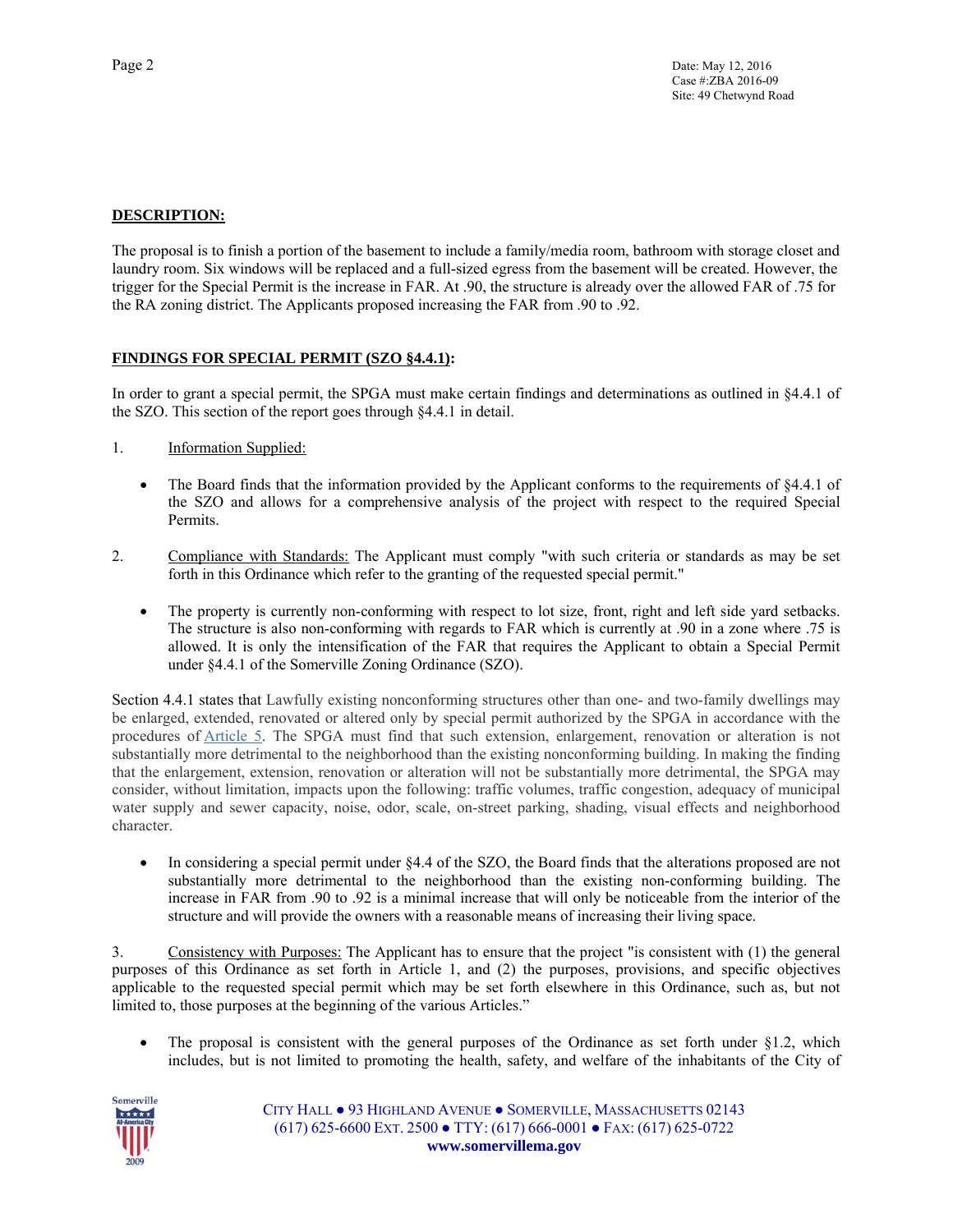Somerville; to secure safety from fire, panic and other dangers; to encourage the most appropriate use of land throughout the City; and to encourage housing for persons of all income levels.

• The proposal is consistent with the purpose of the RA district which is "...to establish and preserve quiet neighborhoods of one-and two-family homes, free from other uses except those which are both compatible with and convenient to the residents of such districts."

4. Site and Area Compatibility: The Applicant has to ensure that the project "(i)s designed in a manner that is compatible with the characteristics of the built and unbuilt surrounding area, including land uses."

- The surrounding neighborhood contains mostly 2-family structures that are of similar style, size, form and massing as 49 Chetwynd.
- There are few to no impacts from increasing the FAR. All of the changes pertaining to the Special Permit will be visible from the interior of the structure only and will not impact the density or parking situation in the neighborhood.
- 5. Housing Impact: Will not create adverse impacts on the stock of existing affordable housing.
	- The proposal will not add to the stock of affordable housing.

6. SomerVision Plan: Complies with the applicable goals, policies and actions of the SomerVision plan, including the following, as appropriate: Preserve and enhance the character of Somerville's neighborhoods, transform key opportunity areas, preserve and expand an integrated, balanced mix of safe, affordable and environmentally sound rental and homeownership units for households of all sizes and types from diverse social and economic groups; and, make Somerville a regional employment center with a mix of diverse and high-quality jobs. The areas in the SomerVision map that are designated as enhance and transform should most significantly contribute towards the SomerVision goals that are outlined in the table below. The areas marked as conserve are not expected to greatly increase the figures in the table since these areas are not intended for large scale change.

> The proposal will not contribute to the metrics of SomerVision but will allow the property owner to make some modifications to their home.

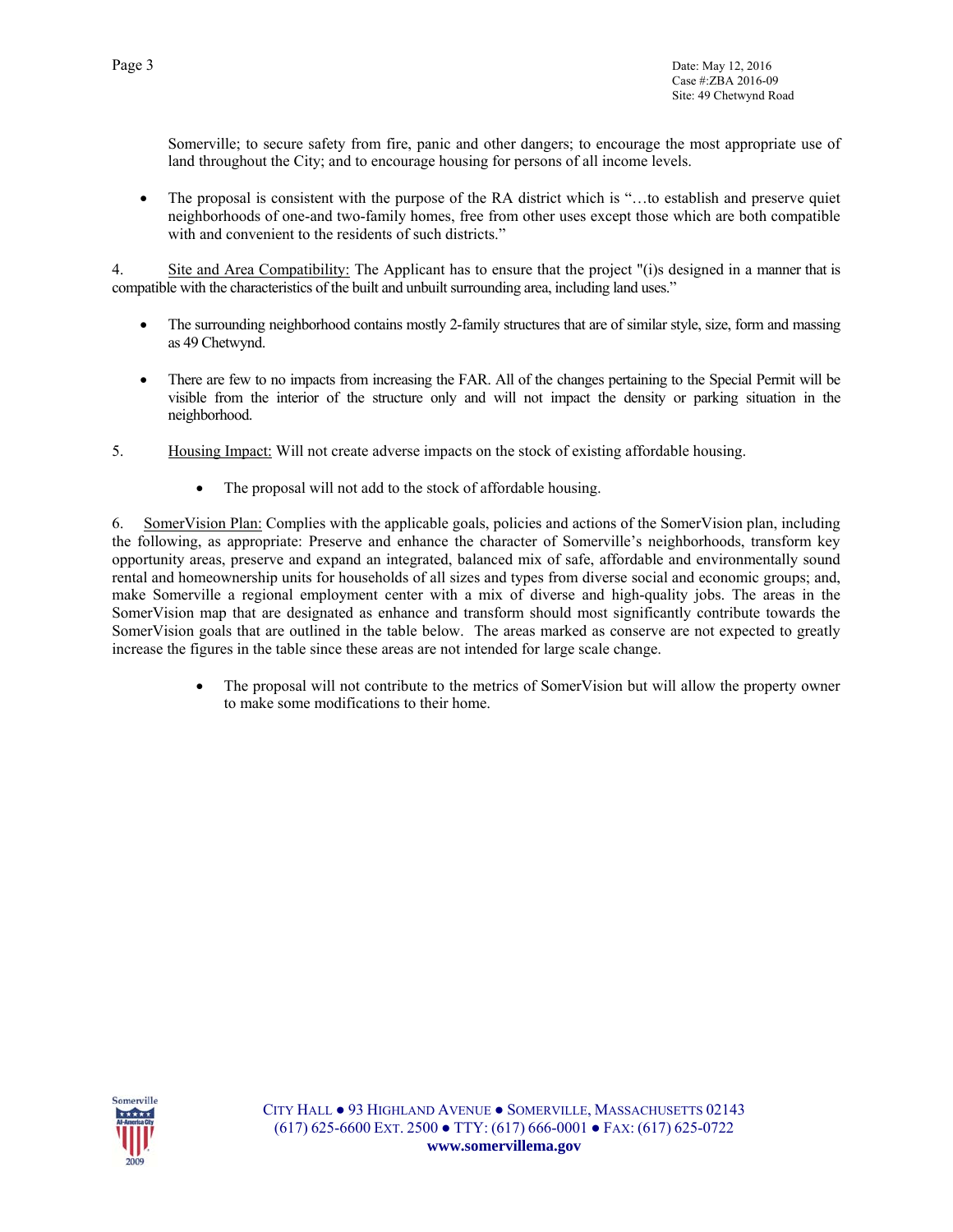#### **DECISION:**

Present and sitting were Members Orsola Susan Fontano, Richard Rossetti, Danielle Evans, Elaine Severino and Josh Safdie. Upon making the above findings, Richard Rossetti made a motion to approve the request for a Special Permit. Elaine Severino seconded the motion. Wherefore the Zoning Board of Appeals voted **5-0** to **APPROVE** the request. In addition the following conditions were attached:

| #                    | Condition                                                                                                                                                                                            |                                                            | Timeframe<br>for<br>Compliance | Verified<br>(initial) | <b>Notes</b> |
|----------------------|------------------------------------------------------------------------------------------------------------------------------------------------------------------------------------------------------|------------------------------------------------------------|--------------------------------|-----------------------|--------------|
|                      | Approval is to increase the FAR by finishing a portion of<br>the basement.                                                                                                                           |                                                            | BP/CO                          | ISD/Plng.             |              |
|                      | Date (Stamp Date)                                                                                                                                                                                    | Submission                                                 |                                |                       |              |
|                      | February 11, 2016                                                                                                                                                                                    | Initial application<br>submitted to Planning<br>Department |                                |                       |              |
| 1                    | March 29, 2016                                                                                                                                                                                       | Certified plot plan<br>submitted to OSPCD                  |                                |                       |              |
|                      | April 8 2016                                                                                                                                                                                         | Updated application and<br>plans submitted to OSPCD        |                                |                       |              |
|                      | Any changes to the plans approved by the ZBA MUST be<br>reviewed by Planning Staff to determine if they are de<br>minimis in nature prior to the changes being executed at the<br>construction site. |                                                            |                                |                       |              |
|                      | <b>Construction Impacts</b>                                                                                                                                                                          |                                                            |                                |                       |              |
|                      | The Applicant shall, at his expense, replace any existing                                                                                                                                            |                                                            | CO                             | <b>DPW</b>            |              |
|                      | equipment (including, but not limited to street sign poles,                                                                                                                                          |                                                            |                                |                       |              |
| $\overline{2}$       | signs, traffic signal poles, traffic signal equipment, wheel<br>chair ramps, granite curbing, etc) and the entire sidewalk                                                                           |                                                            |                                |                       |              |
|                      | immediately abutting the subject property if damaged as a                                                                                                                                            |                                                            |                                |                       |              |
|                      | result of construction activity. All new sidewalks and                                                                                                                                               |                                                            |                                |                       |              |
|                      | driveways must be constructed to DPW standard.                                                                                                                                                       |                                                            |                                |                       |              |
|                      | All construction materials and equipment must be stored on                                                                                                                                           |                                                            | During                         | T&P                   |              |
|                      | site. If occupancy of the street layout is required, such<br>occupancy must be in conformance with the requirements of                                                                               |                                                            | Construction                   |                       |              |
| $\overline{3}$       | the Manual on Uniform Traffic Control Devices and the                                                                                                                                                |                                                            |                                |                       |              |
|                      | prior approval of the Traffic and Parking Department must                                                                                                                                            |                                                            |                                |                       |              |
|                      | be obtained.                                                                                                                                                                                         |                                                            |                                |                       |              |
| <b>Miscellaneous</b> |                                                                                                                                                                                                      |                                                            |                                |                       |              |
| $\overline{4}$       | All smoke detectors shall be hard-wired                                                                                                                                                              |                                                            | CO                             | Wiring<br>Inspector   |              |
| 5                    | The Applicant shall ensure that the basement has the<br>required finished ceiling height of 6'8" as required by<br>4" maximum from this finished ceiling height.<br><b>Public Safety</b>             | building code. Any mechanicals/ductwork may extend only    | CO                             | <b>ISD</b>            |              |
|                      |                                                                                                                                                                                                      |                                                            |                                |                       |              |



CITY HALL ● 93 HIGHLAND AVENUE ● SOMERVILLE, MASSACHUSETTS 02143 (617) 625-6600 EXT. 2500 ● TTY: (617) 666-0001 ● FAX: (617) 625-0722 **www.somervillema.gov**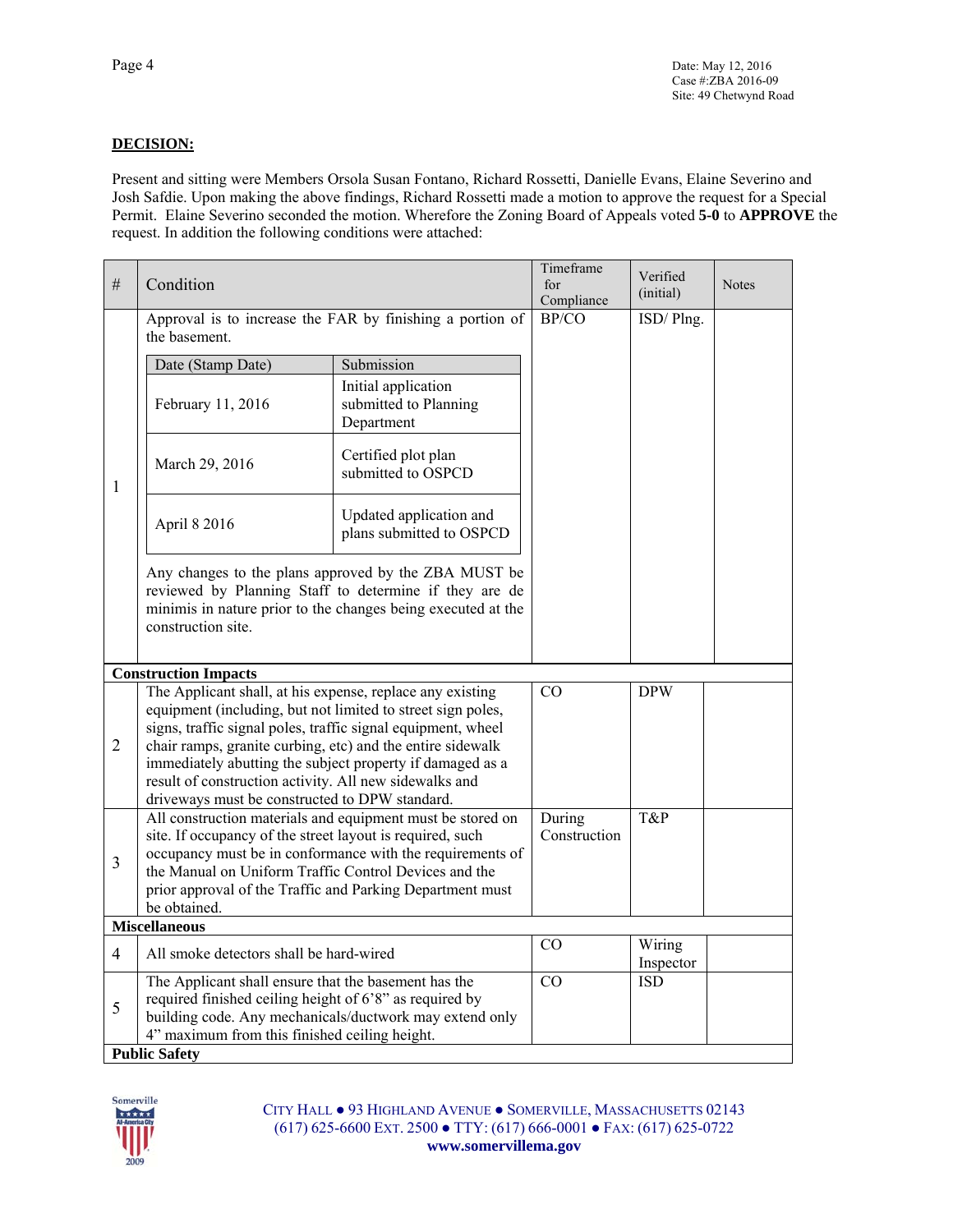| $\theta$ | The Applicant or Owner shall meet the Fire Prevention       | CC         | FP    |  |
|----------|-------------------------------------------------------------|------------|-------|--|
|          | Bureau's requirements.                                      |            |       |  |
|          | <b>Final Sign-Off</b>                                       |            |       |  |
|          | The Applicant shall contact Planning Staff at least five    | Final sign | Plng. |  |
|          | working days in advance of a request for a final inspection | off        |       |  |
|          | by Inspectional Services to ensure the proposal was         |            |       |  |
|          | constructed in accordance with the plans and information    |            |       |  |
|          | submitted and the conditions attached to this approval.     |            |       |  |

Attest, by the Zoning Board of Appeals: Orsola Susan Fontano, *Chairman*

 Richard Rossetti, *Clerk* Danielle Evans Elaine Severino Josh Safdie

Attest, by the Administrative Assistant:

Dawn M. Pereira

Copies of this decision are filed in the Somerville City Clerk's office. Copies of all plans referred to in this decision and a detailed record of the SPGA proceedings are filed in the Somerville Planning Dept.

#### **CLERK'S CERTIFICATE**

Any appeal of this decision must be filed within twenty days after the date this notice is filed in the Office of the City Clerk, and must be filed in accordance with M.G.L. c. 40A, sec. 17 and SZO sec. 3.2.10.

In accordance with M.G.L. c. 40 A, sec. 11, no variance shall take effect until a copy of the decision bearing the certification of the City Clerk that twenty days have elapsed after the decision has been filed in the Office of the City Clerk and no appeal has been filed, or that if such appeal has been filed, that it has been dismissed or denied, is recorded in the Middlesex County Registry of Deeds and indexed in the grantor index under the name of the owner of record or is recorded and noted on the owner's certificate of title.

Also in accordance with M.G.L. c. 40 A, sec. 11, a special permit shall not take effect until a copy of the decision bearing the certification of the City Clerk that twenty days have elapsed after the decision has been filed in the Office of the City Clerk and either that no appeal has been filed or the appeal has been filed within such time, is recorded in the Middlesex County Registry of Deeds and indexed in the grantor index under the name of the owner of record or is recorded and noted on the owner's certificate of title. The person exercising rights under a duly appealed Special Permit does so at risk that a court will reverse the permit and that any construction performed under the permit may be ordered undone.

The owner or applicant shall pay the fee for recording or registering. Furthermore, a permit from the Division of Inspectional Services shall be required in order to proceed with any project favorably decided upon by this decision, and upon request, the Applicant shall present evidence to the Building Official that this decision is properly recorded.

| This is a true and correct copy of the decision filed on | in the Office of the City Clerk, |  |
|----------------------------------------------------------|----------------------------------|--|
| and twenty days have elapsed, and                        |                                  |  |



CITY HALL ● 93 HIGHLAND AVENUE ● SOMERVILLE, MASSACHUSETTS 02143 (617) 625-6600 EXT. 2500 ● TTY: (617) 666-0001 ● FAX: (617) 625-0722 **www.somervillema.gov**